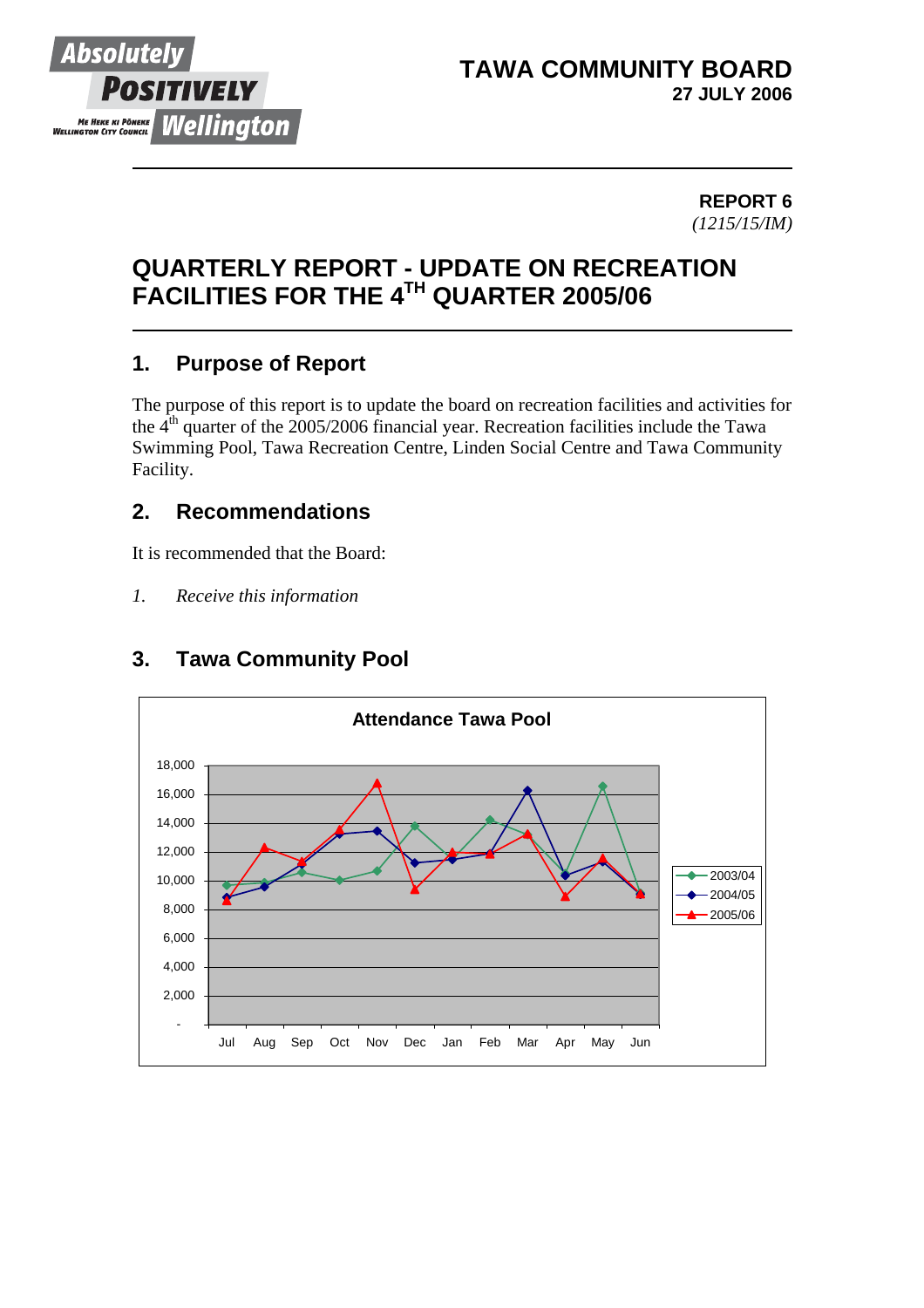- Attendance for the month of June was 9,100 up 32 on June last year. Tawa Pool recorded a year end attendance of 138,790 up 834 on total attendance of 137,956 in 2004/05 but below the target set of 142,150 by 3,360. The learners pool and toddlers pool were closed in July 2005 contributing to lower attendance that month.
- YTD Attendance is tracked higher than the actual for 04/05 (increase of **834**).
- It is pleasing to see that School use is **5,097** up on last year
- Fitness programme activity YTD is **649** up for the year
- Items that are down from last year this time are YTD Adult Swims (**1,127**); YTD Child Swims (**2,333**); YTD Spectators (**1,257**); YTD under 5's (**701**); YTD Spa/Sauna (**536**); PTL Swim/Spa/Sauna (**578**); and YTD Fifties Forward (**368**).
- Child Swims, Under 5's and Spectators down as a result of the closure of both Learners and Toddlers Pools in July 2005 while improvements were made to the circulation and filtration processes.
- Aquatic programmes were operating at or near capacity throughout all four terms. In Term two there were 740 enrolments. This compares with 801 participants for Term 2 2005, a decrease of 61 participants. However, Term 2 2005 had a maximum registration of 993 where as Term 2 2006 had a maximum registration of 873 due to less classes being available. Term 2 2006 was at 85% for Term 2 2006 up 4% on the same term 2005.

|             | <b>YTD</b>    |               |            |  |  |  |  |  |  |  |
|-------------|---------------|---------------|------------|--|--|--|--|--|--|--|
| Pool        | <b>Target</b> | <b>Actual</b> | Variance   |  |  |  |  |  |  |  |
| <b>WRAC</b> | 500,000       | 515,857       | 15,857     |  |  |  |  |  |  |  |
| <b>KSP</b>  | 180,520       | 178,358       | $-2,162$   |  |  |  |  |  |  |  |
| Freyberg    | 210,038       | 169,987       | $-40,051*$ |  |  |  |  |  |  |  |
| Thorndon    | 35,933        | 42,023        | 6,090      |  |  |  |  |  |  |  |
| Karori      | 176,380       | 177,603       | 1,223      |  |  |  |  |  |  |  |
| Khandallah  | 28,324        | 30,130        | 1,806      |  |  |  |  |  |  |  |
| Tawa        | 142,150       | 138,790       | $-3,360$   |  |  |  |  |  |  |  |
|             |               |               |            |  |  |  |  |  |  |  |
| Total       | 1,273,345     | 1,252,748     | -20.597    |  |  |  |  |  |  |  |

#### **Comparison with other WCC Pools Attendance**

*\*Freyberg Pool 5 yr Maintenance programme December/January* 

- Overall attendance was 1,252,748 for the year to the end of June which was up against the previous year by 21,998.
- The pool will be closed for public use from Monday 3 July to Monday 31 July for its 5 year scheduled maintenance closure. Significant works will include the first phase of roof replacement and building insulation. The swimming club and changing room roof areas will be replaced and an upgrade of changing room and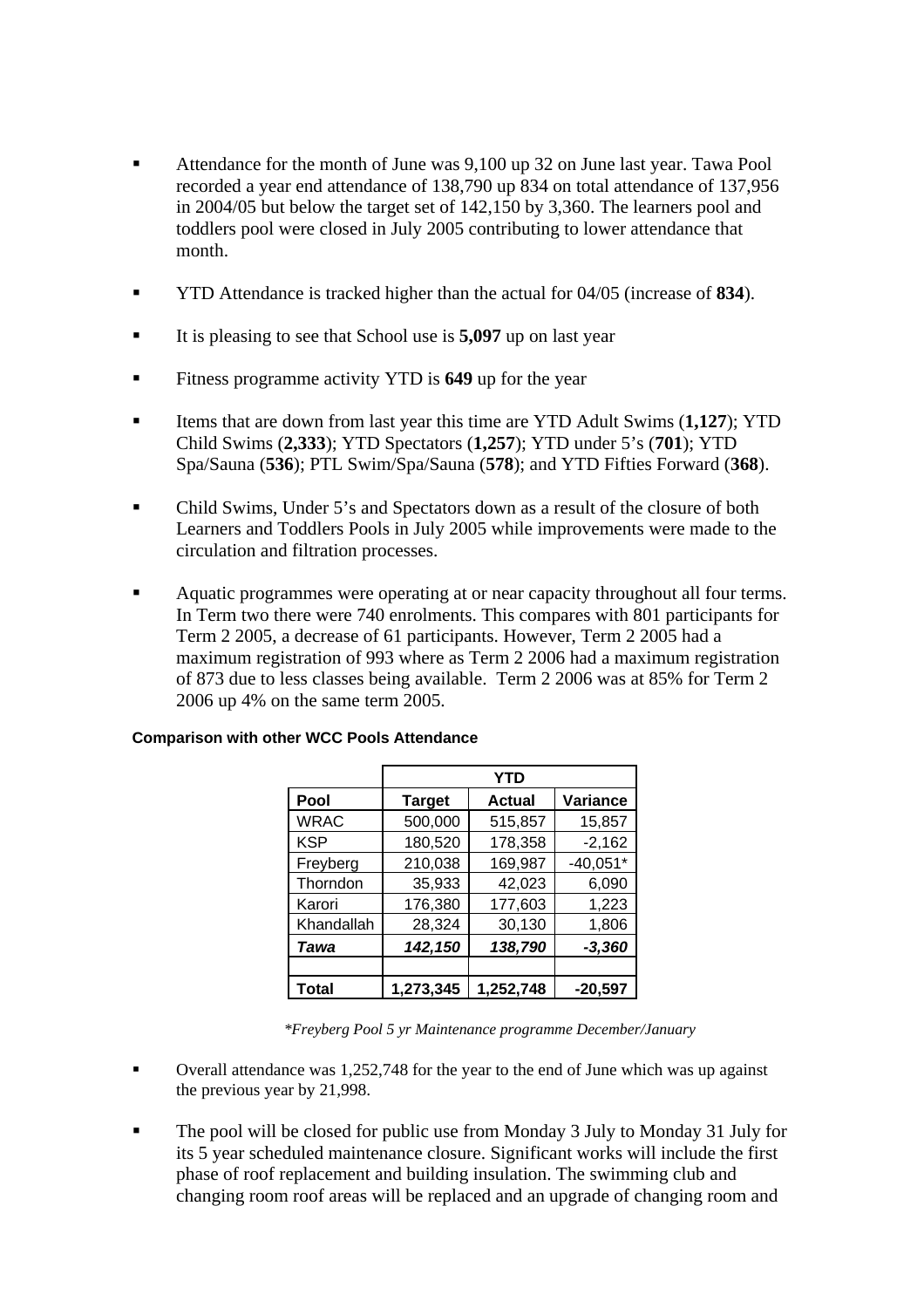associated services will also be completed. Routine filtration, circulation and HVAC plant renewals and system checks will be undertaken.

## **4. Tawa Recreation Centre**

Total participation for the  $4<sup>th</sup>$  quarter was 5,506 and the total attendance for the year 2005/06 is 21,976.

Attendance for the same period in 2004/05 was 5,913. Total attendance for the 2004/05 year was only 8,981 but the centre was not opened until November 2004.

#### **Attendance**

| Category        | YTD    | July  | Aug   | Sep   | Oct   | <b>Nov</b> | <b>Dec</b> | Jan | Feb   | Mar   | Apr | Mav   | June  |
|-----------------|--------|-------|-------|-------|-------|------------|------------|-----|-------|-------|-----|-------|-------|
| <b>Adults</b>   | 12,286 | ,211  | ,997  | ,453  | 1204  | .545       | 499        | 45  | 742   | 833   | 485 | 1,352 | 920   |
| <b>PTL</b>      | 257    | 0     | 0     |       | 0     |            | 0          | 189 | 29    |       | 39  | 0     |       |
| <b>Children</b> | 9,433  | 874   | ,206  | 826   | 717   | 844        | 349        | 273 | ,055  | 579   | 304 | 1,674 | 732   |
|                 |        |       |       |       |       |            |            |     |       |       |     |       |       |
| <b>Total</b>    | 21,976 | 2,085 | 3,203 | 2,279 | 1,921 | 2,389      | 848        | 507 | 1,826 | 1,412 | 828 | 3,026 | 1,652 |

### **Tawa Attendance July 2005 - June 2006**





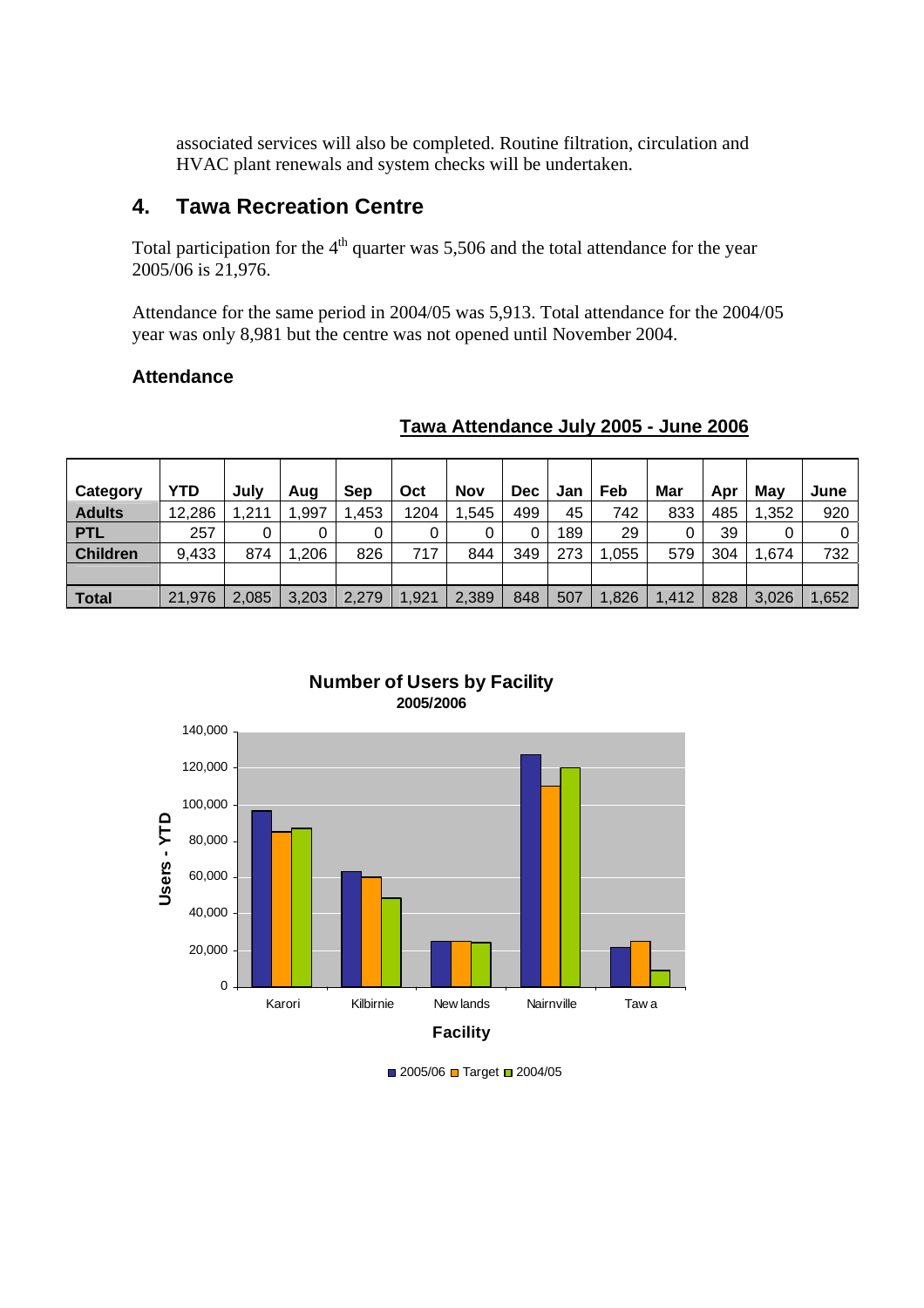### **Programmes**

Programmed use of the recreation centre has been very positive throughout the year with regular users including:

- **Wellington Netball**
- **Contenders Boxing Club**
- Hoop Club
- North Soccer Club
- Tawa College netball
- Ultimate club
- $\blacksquare$  Bars Institute (hockey)
- **Laos Community**
- School Holiday programmes have been well supported and the July scheduled programme is full. The Womens Social Netball league continues to be popular and most weekends are booked for birthday party events.
- Recreation Wellington currently operates CLASS at its swimming pool network. CLASS is the Facility Management software programme that provides Point of Sale, Facility Bookings and Programme Bookings. Class will be installed at Tawa Recreation Centre from 1 July.

|                  | YTD    | July  | Aug   | Sep   | Oct   | Nov   | Dec   | Jan   | Feb   | Mar   | Apr   | May   | June  |
|------------------|--------|-------|-------|-------|-------|-------|-------|-------|-------|-------|-------|-------|-------|
| <b>Ngaio</b>     | 20,639 | 2.030 | 2.098 | 3,907 | 1524  | 1527  | 1281  | 310   | 1196  | 1724  | 1390  | 1895  | 1757  |
| Khandallah       | 15,634 | .577  | .541  | .426  | 1402  | 1575  | 1003  | 252   | 1108  | 1652  | 969   | 1550  | 1579  |
| <b>Vogelmorn</b> | 7.713  | 658   | .098  | 805   | 680   | 600   | 480   | 60    | 420   | 695   | 498   | 834   | 885   |
| Linden           | 18,241 | 1.590 | 1,156 | 2.277 | 1640  | 2525  | 1015  | 815   | 1185  | 1360  | 1910  | 1350  | 1418  |
| <b>Total</b>     | 62.227 | 5.855 | 5.893 | 8.415 | 5.246 | 6.227 | 3.779 | 1.437 | 3.909 | 5.431 | 4.767 | 5,629 | 5,639 |

# **5. Linden Social Centre**

#### **Halls Use July 2005 - June 2006**

- Numbers using the centre during the quarter totalled 4,678 this is up 769 compared to the  $4<sup>th</sup>$  quarter in 2004/05. The total number of users for the centre for the 2005/06 full year was 18,241 up 2,925 on the total number of centre users in 2004/05.
- The total number of hours used at the centre during the quarter including April was 322 down 86 hours compared to the same time last year.
- **Tawa Community Theatre has commenced rehearsal and performances for their** first production of the 206 year.